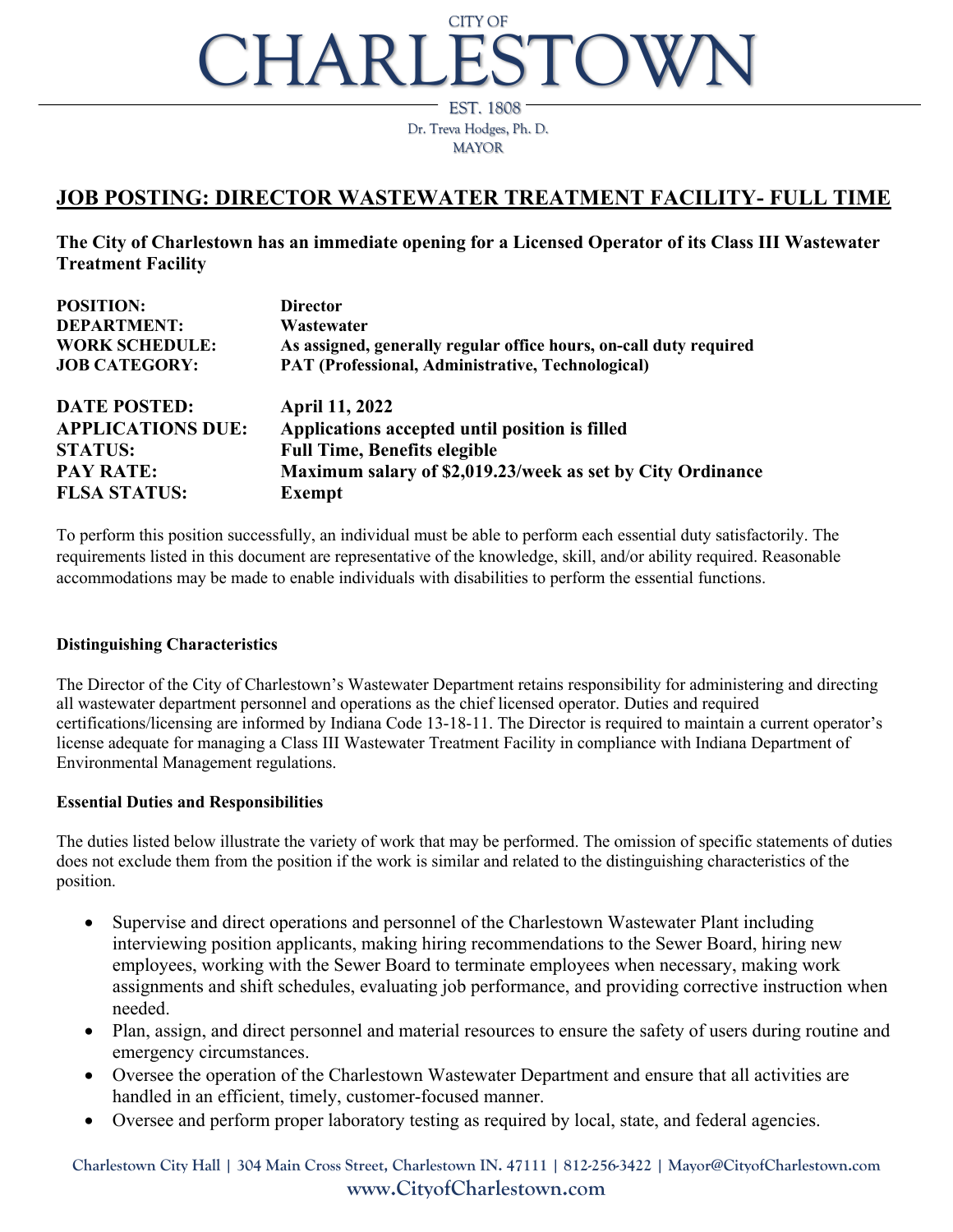- Evaluate department equipment, collection system, and treatment facility for maintenance, repair, or replacement.
- Develop and administer annual department budget.
- Investigate any existing problems at the wastewater treatment facility and throughout the collection system and plan, schedule, and oversee improvement projects.
- Receive and investigate citizen complaints regarding the Wastewater Department and related areas; initiate appropriate action to solve valid complaints.
- Prepare and submit various reports of activities and progress to appropriate local, state, and federal agencies.
- Attend Sewer Board and other public city meetings to report progress, request assistance, or address the need for project development as needed.
- Maintain inventory of equipment and supplies; prepare bid specifications for vendors, authorize purchases of supplies as needed.
- Prepare annual review of activities and project status and devise schedule for future projects.
- Perform other duties as assigned.

### **Qualifications**

- Thorough knowledge and ability to make practical application of city/department policies and procedures and applicable EPA and OSHA safety policies and procedures.
- Thorough knowledge of the principles, techniques, and accepted practices of wastewater maintenance and construction, including light and heavy equipment operation and maintenance, and proper use of various materials and chemicals.
- Knowledge of city government budgeting and taxing procedures including budget administration, and ability to prepare budget requests and administer budget upon approval.
- Ability to supervise and direct the operations of assigned personnel; previous management experience preferred.
- Ability to research and comply with federal, state, county, and city laws, codes, regulations, and guidelines affecting the proper operation of the Charlestown Wastewater Treatment Plant
- Ability to use independent judgement and personal initiative in a fast-paced, rapidly changing environment while using clear and accurate oral and written communication and exceptional organization skills.
- Use of personal computer equipment and software appropriate for position; to read blueprints and plat maps and perform mathematic calculations; assist with initial planning and layout of sewer construction, repair, expansion, and maintenance projects.
- Ability to use a high degree of tact, diplomacy, and discretion in communicating effectively with contractors, consultants, citizens, community leaders, and local, state, and federal officials during varied situations and circumstances, including being sensitive to professional ethics, gender, cultural diversities, and disabilities.
- Education and experience as determined by the Sewer Board A desirable way to demonstrate the required knowledge, skills, and abilities for this position includes possession of a combination of formal education, certifications, and experience related to wastewater plan operations. Must have and maintain a valid State of Indiana Wastewater Operator's License.
- Ability to attend all Sewer Board meetings; must be available as needed for other public City meetings including: Common Council, Board of Public Works, Redevelopment Commission, Planning and Zoning Commission, and Board of Zoning Appeals.